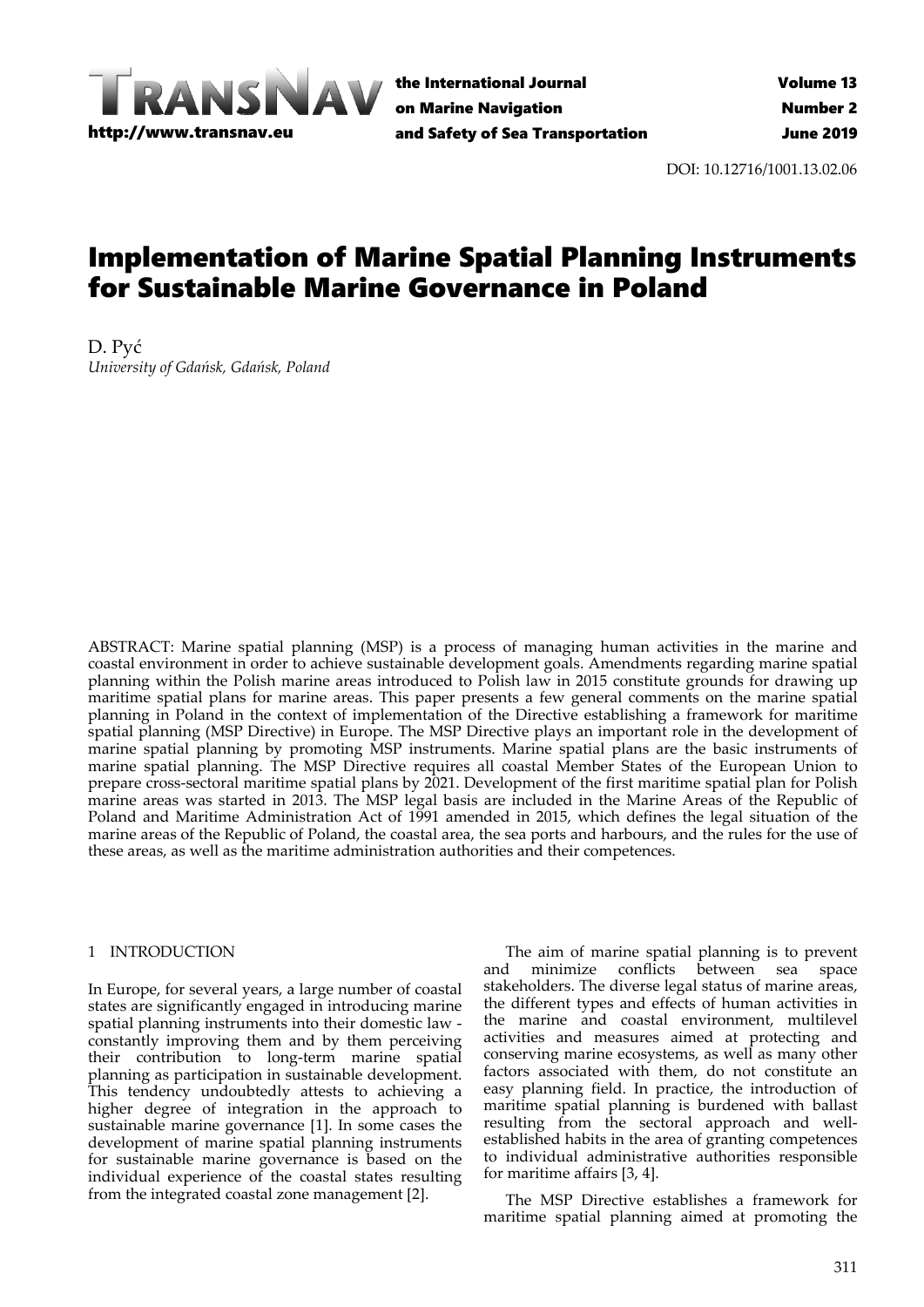sustainable growth of maritime economies, the sustainable development of marine areas and the sustainable use of marine resources[5]. The maritime spatial plan is an instrument that is to be used for the implementation of maritime spatial planning in the long‐term perspective in Europe. In Poland, intensive work is currently underway to develop the first Polish maritime spatial plan [6].

## 2 THE ESSENCE OF MARINE SPATIAL PLANNING IN SUSTAINABLE MARINE GOVERNANCE

Marine spatial planning is an essential part of sustainable marine governance. From the legal point of view, sustainable marine governance should take place on two levels in parallel: legal and institutional. The legal level (due to securing the value of managing the sea space from the normative aspect in the substantive and formal law dimension) is characterized by the same significance as the institutional level (i.e. the executive, which includes all governmental and non‐governmental organizations and international institutions that carry out activities directed to environmental management, or whose activity has specific effects on the environment) [7]. Sustainable marine governance includes multilevel, integrated human‐based planning, based on the most up‐to‐date scientific knowledge of ecosystems and their dynamics, the origin and impact of various other previously occurring activities that are essential to maintaining the health of the marine ecosystem, as well as ensuring sustainable use of resources (i.e. ecosystem goods and maintaining ecosystem integrity) [8].

Sustainable marine governance is based on marine spatial planning. This process is characterized by the multilevel nature of the principles perceived in the following dimensions: doctrinal (sustainable development principle), institutional (principle of institutional integration and cooperation), regulatory (principle of prevention, precautionary principle), executive (ecosystem approach) and functional (stakeholder participation, adaptive management). Analysis of the content of the principles and approaches to the MSP leads to the conclusion that not all of them have a legal normative orientation. In the case of the MSP, legal standards of conduct and other standards of conduct do not constitute two clearly delimited groups. It seems to be a complexity dilemma. Marine spatial planning is based on principles on normative orientations identified as: (1) leading or directional (but not all of them are legal principles); (2) not answering all dogmatic questions; (3) indicating directions for solutions to potential issues; (4) acting as a pattern of arguments in the areas of responsibility; (5) oriented towards equity. An ecosystem-based approach is one of the MSP principles on a normative orientation, but not a legal principle. The application of an ecosystem‐based approach to decision‐making is a fundamental framework for sustainable development [6, 9].

The purpose of marine spatial planning is to design sea space to achieve a balance in the use of access to marine areas and their resources in

cooperation with all stakeholders.

This process may require restrictions of the use of sea space (e.g. time or area limits), and in justified cases, to avoid conflicts between different users of the environment and improve the management of their activities involving the use of marine and coastal resources, including exclusions (e.g. prohibitions of a particular proceeding). It is also important for capacity building of administration bodies and other entities in the field of sustainable marine governance [10].

## 3 DEVELOPMENT OF MARINE SPATIAL PLANNING IN POLAND

Marine spatial planning is a process of achieving spatial order at sea. In practice, spatial order understood as a functional order of space is analyzed primarily in the field of planning and spatial development on land. The term 'marine spatial planning' is used in international law in functional meaning (planning process), while MSP Directive uses the term 'maritime spatial planning' mainly in the instrumental sense (i.e. spatial plan).

The concept of maritime spatial order does not function in the Polish law. One of the directions of Polish maritime policy is to improve maritime management [11]. Maritime spatial planning, understood purely technically, is to act as an "instrument serving the implementation of the integrated maritime policy of the European Union". The goal is to create an efficient maritime management system. Among the activities aimed at improving maritime management is the development of plans for the development of Polish sea areas, taking into account the ecosystem approach.

According to the MSP Directive, maritime spatial planning means a process in which the relevant Member State's authorities analyze and organize human activities in marine areas to achieve ecological, economic and social objectives taking into and social objectives taking into consideration relevant interactions of activities, uses and interests, *inter alia*: aquaculture areas; fishing areas; installations and infrastructures for the exploration, exploitation and extraction of oil, of gas and other energy resources of minerals and aggregates, and for the production of energy from renewable sources; maritime transport routes and traffic flows; military training areas; nature and species conservation sites and protected areas; raw<br>material extraction areas: scientific research: scientific research; submarine cable and pipeline routes; tourism; underwater cultural heritage.

Taking into account the effectiveness of the works, it should be stated that in Poland the actual actions aimed at implementing the MSP Directive were taken in 2013. The provisions of the ordinance of the Minister of Transport, Construction and Maritime Economy and the Minister of Regional Development on the plans for spatial development of Polish marine areas issued on August 5, 2013 have been in line with the provisions of the MSP Directive. The minister competent for the maritime economy in cooperation with the Directors of Maritime Offices in Gdynia, Słupsk and Szczecin prepared a schedule for the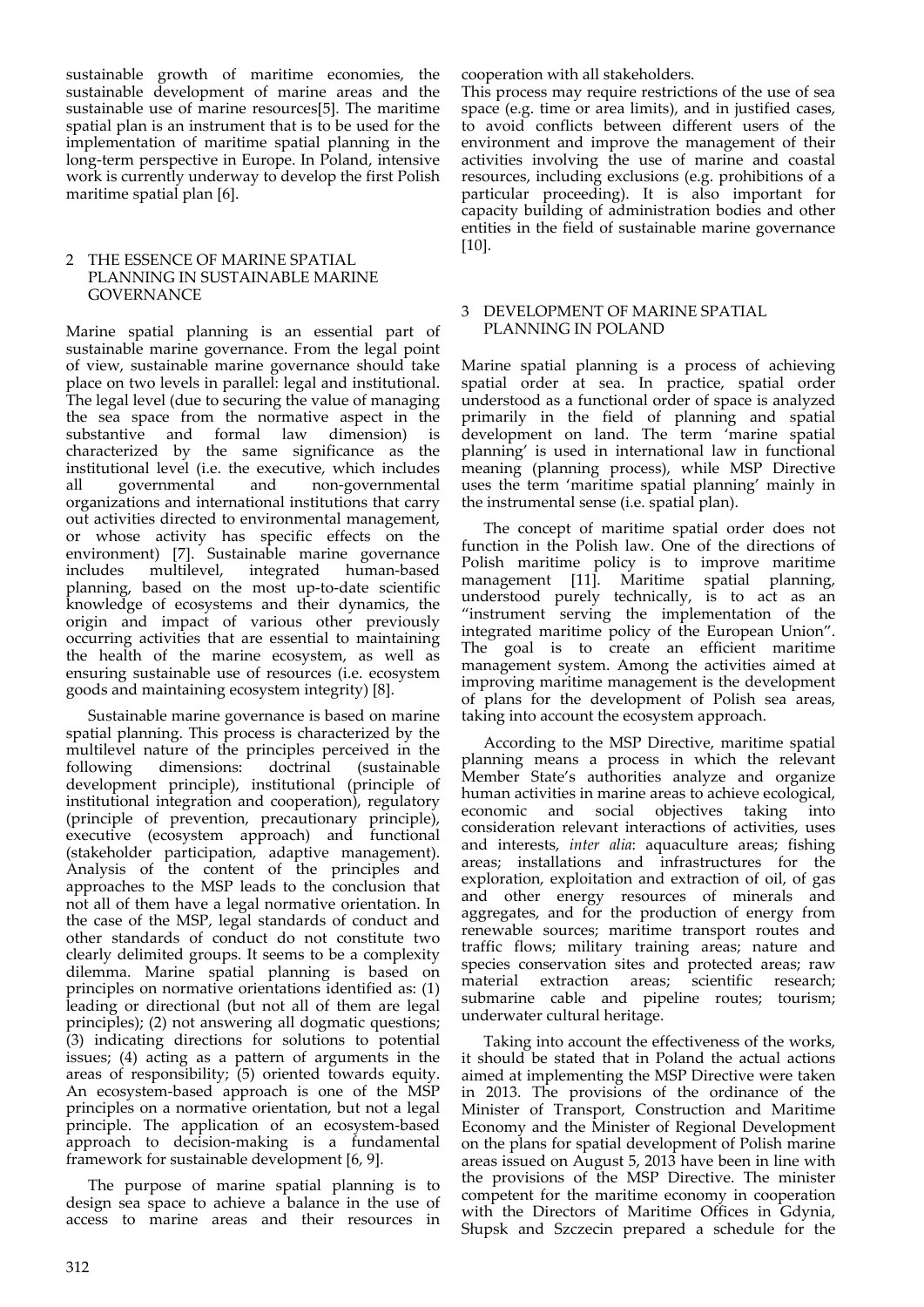development of maritime spatial plans for Polish marine areas in autumn 2013. Then a significant "Study of the conditions for spatial development of Polish sea areas" was created together with spatial analyzes that define spatial, legal, economic, social and natural conditions for the purposes of drawing up a spatial development plan for the Polish marine areas[12]. It was also at that time that intensive legislative works were initiated to adapt Polish legislation to the provisions of the MSP Directive. After about two years, the provisions of MSP Directive have been implemented into Polish domestic law by introducing changes to the Act on maritime areas of the Republic of Poland and maritime administration in  $2015$ , including by means of: revision of spatial development plans for Polish sea areas; introduction of provisions regarding crossborder arrangements for the draft spatial development plan for Polish sea areas and public arrangements for the draft spatial development plan for Polish sea areas [6, 13]. The maritime spatial plan of the Polish marine areas is being developed by Maritime Institute in Gdańsk and National Marine Fisheries Research Institute in Gdynia.

Spatial planning and development covering the marine internal waters, territorial sea and exclusive economic zone means the process through which the competent authorities analyze and organize the use of marine areas to achieve ecological, economic and social objectives [14]. The authorities competent for the maritime spatial planning are the minister in charge of the maritime economy and the director of the maritime office [15]. The maritime administration authorities and their competences are specified in the Act of March 21, 1991 on the maritime areas of the Republic of Poland and maritime administration. They are: the minister competent for the maritime affairs as the supreme organ of maritime administration, directors of maritime offices as local maritime administration authorities (Article 38 § 1). Supervision over the activities of directors of maritime offices within the scope regulated by the Act on Maritime Areas of the Republic of Poland and Maritime Administration and in separate regulations is exercised by the minister competent for the maritime economy.

It should be noted that the Polish law defines an ecosystem approach. The ecosystem‐based approach is defined in the Act on Maritime Areas of the Republic of Poland and Maritime Administration, and means that in the management of human activities, in which the three following conditions must be satisfied cumulatively: (1) an impact of the planned human activities on the ecosystem shall be maintained at a level enabling to achieve and maintain a good environmental status;  $(2)$  both the ability of the ecosystem to function properly, as well as resilience to environmental changes, arising from human activities, shall be maintained; (3) the sustained and at the same time sustainable use of the marine goods and services by the present and future generations shall be enabled (Article 37b 1 a.) [16].

#### THE STATUS OF IMPLEMENTATION OF THE POLISH MARITIME SPATIAL PLAN

From 2013, intense efforts have been made to draw up a maritime spatial plan in Poland. The current project of the Polish maritime spatial plan (draft plan) covers internal waters and territorial sea of the Republic of Poland as well as the Polish exclusive economic zone, but does not cover the Szczecin, Vistula and Kamieński Lagoons and marine internal waters within the boundaries of ports. The Act on the marine areas of the Republic of Poland and the maritime administration defines the legal situation of the marine areas of the Republic of Poland, the coastal area, the sea ports and harbours, and the rules for the use of these areas, as well as the maritime administration authorities and their competences. The marine areas of the Republic of Poland are: marine internal waters; the territorial sea; contiguous zone and exclusive economic zone. The marine internal waters and the territorial sea are part of the territory of the Republic of Poland. The territorial sovereignty of the Republic of Poland over the internal waters and the territorial sea shall extend to the waters, to the airspace over such waters as well as to the seabed and the subsoil of the internal waters and the territorial sea. The territorial sea of Poland consists of a marine area of 12 nautical miles wide, measured from the baseline of that sea. The baseline of the territorial sea is a line connecting the corresponding points defining the lowest water level along the coast or other points designated in accordance with the principles set out in the United Nations Convention on the Law of the Sea (UNCLOS) [17]. The outer limit of the territorial sea is the line, where each point is 12 nautical miles from the nearest point of the baseline, but roadsteads which are normally used for the loading, unloading and anchoring of ships and which are situated entirely or partially outside the outer limit of the sea waters areas, are included in the territorial sea. Polish contiguous zone adjacent to the territorial sea of the Republic of Poland, the outer limit of which is not more than 24 nautical miles from the baseline [18]. In the exclusive economic zone Poland is entitled sovereign rights to explore, manage and exploit the natural resources, whether living or non‐living, the seabed and its subsoil and the waters covering them as well as the right to conserve those resources, as well as the sovereign rights with respect to other economic undertakings in the zone; and jurisdiction with regard to: the establishment and use of artificial islands, installations and other structures; marine scientific research; the protection and preservation of the marine environment; as well as other rights provided for under international law [6, 19].

The maritime spatial plan of the Polish maritime areas decides on five main issues: (1) the destined use of the maritime areas; (2) prohibitions or limitation in the use of the maritime areas, taking into account the requirements of nature protection; (3) location of public purpose investment; (4) directions of development of transport and technical infrastructure, as well as (5) areas and conditions of environmental protection, cultural heritage, fishery and aquaculture, renewable energy production and exploration and extraction of minerals [20].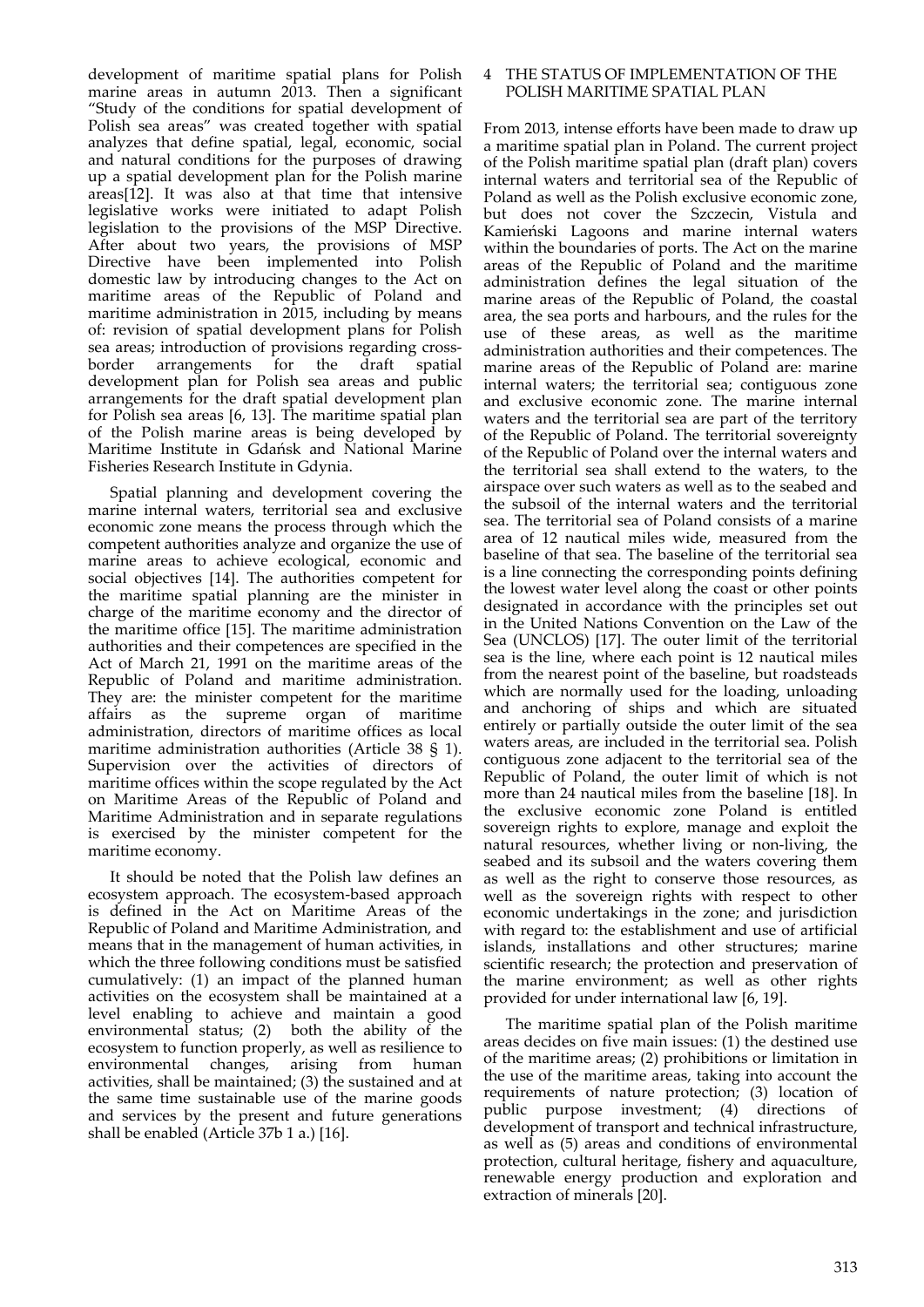The Polish legislator has distinguished two main functions types of allocations of the marine area, namely: the basic functions and the acceptable functions. The basic functions mean the leading allocations of the area established in the plan, which cannot be interfered by any other acceptable functions. The acceptable functions of the area mean the possible ways of using the area, the coexistence of which does not adversely affect sustainable development of the area [2, 21].

The draft plan is prepared by a territorially competent director of the maritime office, using the ecosystem-based approach and taking into ecosystem‐based approach and taking into consideration: (1) supporting the sustainable development in the maritime sector, taking into account the economic, social and environmental aspects, including the improvement of the environment and the resilience to climate change impacts; (2) defence and national security; (3) coordination of actions by relevant parties and the methods of using the sea [22].

The Polish maritime spatial plans will be adopted by the minister in charge of maritime economy and the minister in charge of the construction industry, spatial planning and development as well as housing in cooperation with the ministers in charge of environment, water management, culture and protection of national heritage, agriculture, fisheries, transport, internal affairs and the Minister of National Defence (Article 37a. § 1). The Polish maritime spatial plans covering the marine internal waters, the territorial sea and the exclusive economic zone will be adopted by a regulation.

The minister in charge of the marine economy and the minister in charge of construction industry, spatial planning and development as well as housing in cooperation with the minister in charge of fisheries and the minister in charge of environment determine, by means of a regulation, the required range of the plans contained in the textual and the graphical parts drawn up in the form of a digital chart study developed on the basis of the databases specifying, in particular, the planning materials, the type of chart studies, the scale of chart studies, the designations, names, standards applied, and how to document planning works, with regard to clarity and transparency of the plans, as well as the guidelines adopted by the Baltic Marine Environment Protection Commission (HELCOM) and the authorities of the European Union in the field of maritime spatial planning.

The plan may include the arrangements binding upon the self‐governments of voivodeships and the municipalities, within which there are the marine internal waters, or the municipalities adjacent to the plan area by the coastline or the maritime areas' boundaries, corresponding to that line, in drawing up, respectively, the spatial development plans of voivodeships, the studies of conditions and the spatial development directions of the municipalities, as well as the local spatial development plans in the field of: deployment of public purpose investments of the national significance specified in the medium-term<br>national development strategy and other development strategy development strategies, the concepts of the national spatial development and the programmes which

specify the tasks of the government [23], protected areas, the manner of using of the marine areas (including the restrictions and approvals).

The minister in charge of the maritime economy carries out the cross‐border cooperation within maritime spatial planning as well as the cross-border exchange in the field of spatial data necessary in the process of maritime spatial planning. The Council of Ministers may specify, by means of a regulation, the required scope and manner of cross‐border arrangements of the maritime spatial plan covering the marine internal waters, the territorial sea and the exclusive economic zone, having regard, in particular, to the recommendations adopted by the HELCOM and the authorities of the EU in the field of maritime spatial planning. The director of the maritime office collects and stores the materials relating to the plans. The maritime spatial plan should be reviewed from time to time, at least every 10 years. The plan is being prepared in accordance with the Regulation of May 2017 on the required scope of spatial development plans of marine internal waters, territorial sea and exclusive economic zone [24].

In January 2019, the Director of the Maritime Office in Gdynia acting on behalf of the Director of the Maritime Office in Słupsk, the Director of the Maritime Office in Szczecin and his own informs about the completion of the next stage of work on the project of maritime spatial plan for marine internal waters, territorial sea and exclusive economic zone (the draft plan) in scale 1: 200,000 together with the environmental impact assessment. In June 2018, a draft plan with an environmental impact assessment was presented for public viewing. It ensured stakeholders possibility of submitting comments and requests. Then in July 2018 a public discussion on the adopted solutions was organized. In December 2018 a modified draft plan was prepared, which introduced changes resulting from the environmental impact assessment and the arrangements made, as well as changes resulting from the opinions, remarks and conclusions considered. The modified draft plan (v2) together with the updated environmental impact assessment were forwarded to the competent authorities in order to procedure resulting from the in Article 37e § 1 point 8 of the Act on Marine Areas of the Republic of Poland and maritime administration [25]. The draft plan (v2) together with the updated environmental impact assessment is available on the website of the Director of the Maritime Office in Gdynia [26].

## 5 CONCLUSIONS

Marine spatial planning is a progressive process with high adaptation potential in relation to changes as well as one of the tools for sustainable marine governance of the World Ocean. The MSP is based on principles and approaches that originate from international, global and regional law as well as domestic law. The MSP framework aims to promote sustainable growth in the maritime economy as well as sustainable development of marine areas and sustainable use of marine resources. In functional terms, MSP is a process that is meant to dynamically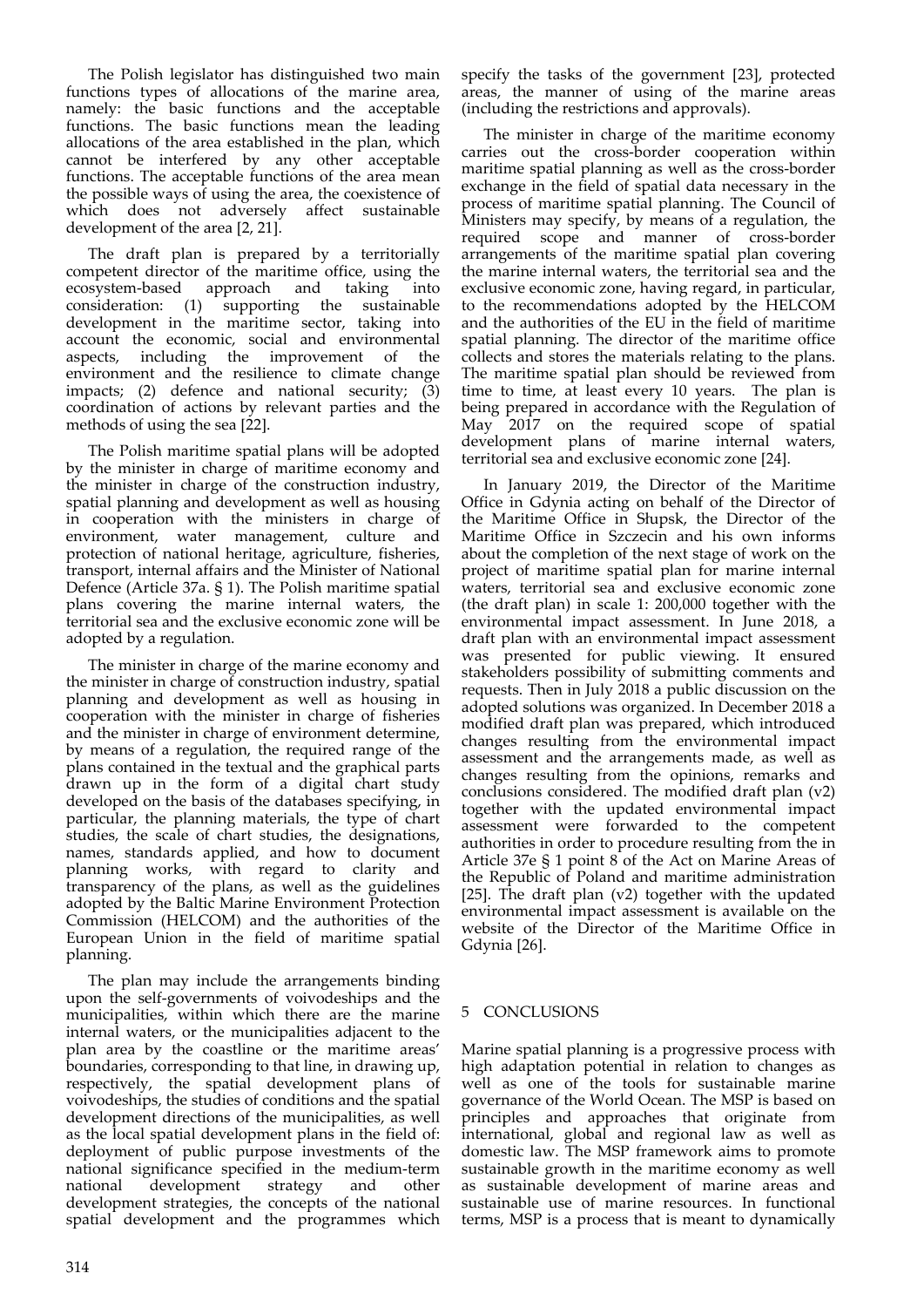separate sea space for many types of use by humans, also introducing time constraints in its use and even exclusion, also to avoid conflicts between various environmental stakeholders and improving the management of human activities. Public process of recognizing and dividing sea space and temporal distribution of human activities in marine areas to achieve economic, social and environmental goals ought to be included in state policy.

Achieving sustainability is the overriding goal of maritime spatial plan. The maritime spatial plan sets out priorities relating to different uses of the sea space. According to the assumptions of the MSP Directive, the maritime spatial plan is aimed at balancing the interests of stakeholders using the marine areas and is the framework for conduct. The development of a good plan requires detailed settlements in various related matters and correct diagnosis for the resources of sea space. It should cover various conditions, including economic, social, ecological and legal ones. These conditions must be analyzed in a multidimensional way in horizontal and vertical perspective.

In Poland, the maritime spatial plan is under development. In accordance with the principle of sustainable development, in the scope of determining detailed decisions, both the activities resulting from the need for economic development and activities aimed at environmental protection, in particular maintaining and improving its condition, were taken into account. These detailed decisions of the Polish maritime spatial plan (draft plan) are in line with the precautionary approach in the context of conservation and protection of natural values. This was confirmed by: the preparation of separate and specific for each designated marine zone prohibitions and use restrictions relating to the welfare of natural resources, an issue not regulated in the Natura 2000 protection plans; and recommendations regarding the use of marine zones in the future.

#### REFERENCES

- [1] J. Harrison, Saving the Oceans through Law, The International Legal Framework for Protection of the Marine Environment, Oxford 2017, pp. 17‐41; D. Pyć, Prawo Oceanu Światowego, Res usus publicum, Gdańsk 2011, pp. 120‐128.
- [2] J. Zaucha, Gospodarowanie przestrzenią morską, Instytut Rozwoju, Sopot 2018, *passim*; R. Beckman, B. Coleman, Integrated Coastal Management: The Role of Law and Lawyers, The International Journal of Marine and Coastal Law, vol. 14, No 4, Kluwer Law International 1999, pp. 491‐522.
- [3] A. Kannen, K. Gee, N. Blazauskas, R. Cormier, K. Dahl, C. Göke, A. Morf, A. Ross, A. Schultz‐Zehden, A Catalogue of Approaches and Tools for MSP, Geesthacht 2016; https://www.baltspace.eu/images/publishedreports/BO
- NÚS\_BALTSPACĖ\_D3-2.pdf<br>T. Bąkowski, Planowanie [4] T. Bąkowski, Planowanie i zagospodarowanie przestrzenne polskich obszarów morskich, Gdańsk 2018,
- pp., 57‐84. [5] Directive MSP 2014. Directive 2014/89/EU of the European Parliament and of the Council of 23 July 2014 establishing a framework for maritime spatial planning, OJ L 257, 28.8.2014, p. 135–145.
- [6] D. Pyć, The Polish Legal Regime on Marine Spatial Planning, Maritime Law, vol. XXXIII, Gdańsk 2017.
- [7] I. Magel, A, Luttmann, Marine Spatial Planning as an Instrument of Sustainable Development of the Seas, 2017, pp. 468‐478; DOI: 10.21638/11701/spbu14.2017.409; https://cyberleninka.ru/article/v/marine‐spatial‐ planning‐as‐an‐instrument‐of‐sustainable‐development‐ of‐the‐seas
- [8] F. Maes, The International Legal Framework for Marine Spatial Planning, Marine Policy 32(2008), pp. 797‐810.
- [9] J. Zaucha, The Key to Governing the Fragile Baltic Sea. Maritime Spatial Planning in the Baltic Sea Region and Way Forward, VASAB 2014; J. Zaucha, Sea Basin Maritime Spatial Planning: A case study of the Baltic Sea region and Poland, Marine Policy 50 (2014), pp. 34‐45; H. Backer, Marine Spatial Planning in the Baltic Sea [in:] eds. D. Hassan, T. Koukkanen, N. Soininen, Tranboundary Marine Spatial Planning and International Law, Routledge 2015, p. 132‐153.
- [10] M. Gilek, B. Hassler, S. Jentoft, Marine Environmental Governance in Europe: Problems and Opportunities, [in:] ed. M. Gilek, K. Kern, Governing Europe's Marine Environment. Europeanization of Regional Seas or Regionalization of EU Policies? Ashgate 2015, p. 256; S. Söderström, Regional Environmental Governance and Avenues for the Ecosystem Approach to Management in the Baltic Sea Area, Linköping 2017.
- [11] The Maritime Policy of the Republic of Poland up to 2020 (with perspective up to 2030),
- https://www.mgm.gov.pl/images/gospodarka‐ morska/uchwala\_nr\_33‐2015\_rady\_ministrow.pdf
- [12] http://www.umgdy.gov.pl/wp‐
- content/uploads/2015/04/inz‐msp‐study.pdf
- [13] D. Pyć, Zasady morskiego planowania przestrzennego i zintegrowanego zarządzania strefą przybrzeżną, Prawo Morskie t. XXIX, Gdańsk 2013, pp. 117‐135.
- [14] Article 371) of the Section 9 of the Polish Act on the Marine Areas of the Republic of Poland and the Maritime Administration
- [15] Article 37a. § 5 of the Polish Act on the Marine Areas of the Republic of Poland and the Maritime Administration
- [16] D. Pyć, Podejście ekosystemowe do morskiego planowania przestrzennego jako praktyka postępowania w zarządzaniu działalnością człowieka,<br>[in:] Europeizacia prawa morskiego, Ksiega [in:] Europeizacja poseminaryjna, Gdańsk 2016, s. 1‐22.
- [17] D. Pyć, The Role of the Law of the Sea in Marine Spatial Planning, w: Maritime Spatial Planning: past, present, future, J. Zaucha, K. Gee (ed.), 2019, Palgrave Macmillan, pp. 375‐395, DOI:10.1007/978‐3‐319‐98696‐ 8\_16
- [18] D. Pyć, The Polish Contiguous Zone the Exercise of the Coastal State Jurisdiction and Control. TransNav, the International Journal on Marine Navigation and Safety of Sea Transportation ‐ 2017, vol. 11, no 3, pp. 453‐456; see also: The United Nations Convention on the Law of the Sea (UNCLOS), done at Montego Bay on 10 December 1982; *Dziennik Ustaw* [Journal of Laws] of 2002, item 543.
- [19] Y. Tanaka, The International Law of the Sea, Cambridge 2012, *passim*.
- [20] The Act of 5 August 2015, amending the Act on the Marine Areas of the Republic of Poland and the Maritime Administration and Certain Other Acts (*Dz. U.* [Journal of Laws] item 1642), which entered into force as of 19 November 2015.
- [21] M. Matczak, J. Przedrzymirska, J. Zaucha, A. Schultz‐ Zehden, Handbook on muli-level consultations in MSP,<br>PartSeaPate 2014: http://www.partiseapate.eu/wphttp://www.partiseapate.eu/wpcontent/uploads/2014/09/PartiSEApate\_handbook‐on‐ multilevel‐consultations‐in‐MSP.pdf
- [22] According to the procedure of the Article 37b) § 1 of the Polish Act on the Marine Areas of the Republic of Poland and the Maritime Administration.